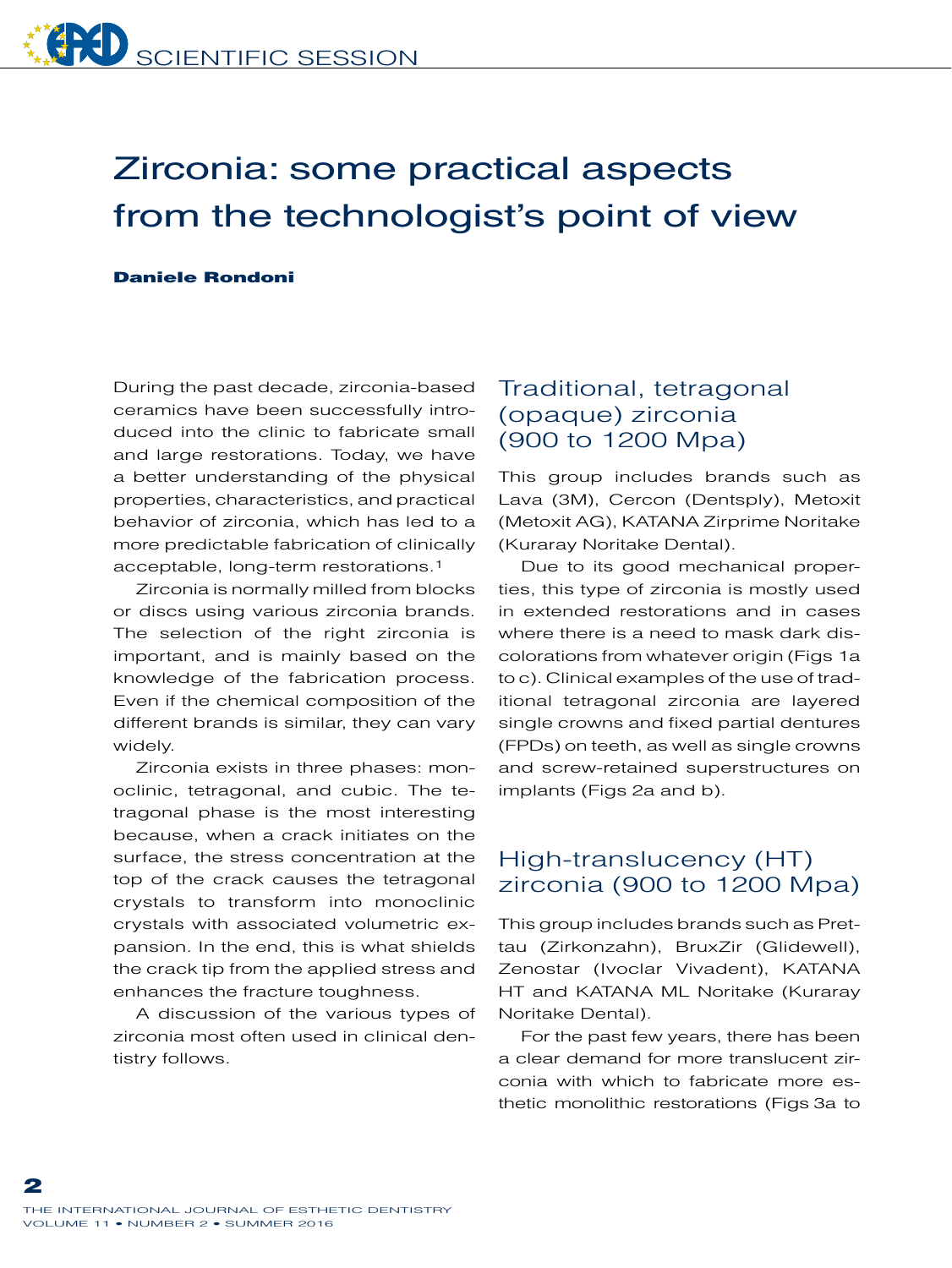



Fig 1 (a) Opaque zirconia is an ideal choice to mask dark discolorations from whatever origin. (b and c) A clinical case where the dark effect of the discolored natural abutment on tooth 21 has been screened with opaque zirconia layered with a sufficient thickness of feldspathic ceramic to produce a mimetic effect.





Fig 2 (a) Due to the good mechanical properties of tetragonal zirconia, this material is an option for manufacturing implant-supported frameworks veneered with feldspathic ceramic. Pictured here is an example of a screw-retained Toronto Bridge. (b) The same screw-retained superstructure as in Fig 2a, completed with white and pink feldspathic ceramic.

c). High-translucency (HT) zirconia is interesting because, thanks to its superior mechanical properties, it allows the fabrication of highly esthetic extended restorations. Furthermore, it allows for a superficial staining of the monolithic restoration.2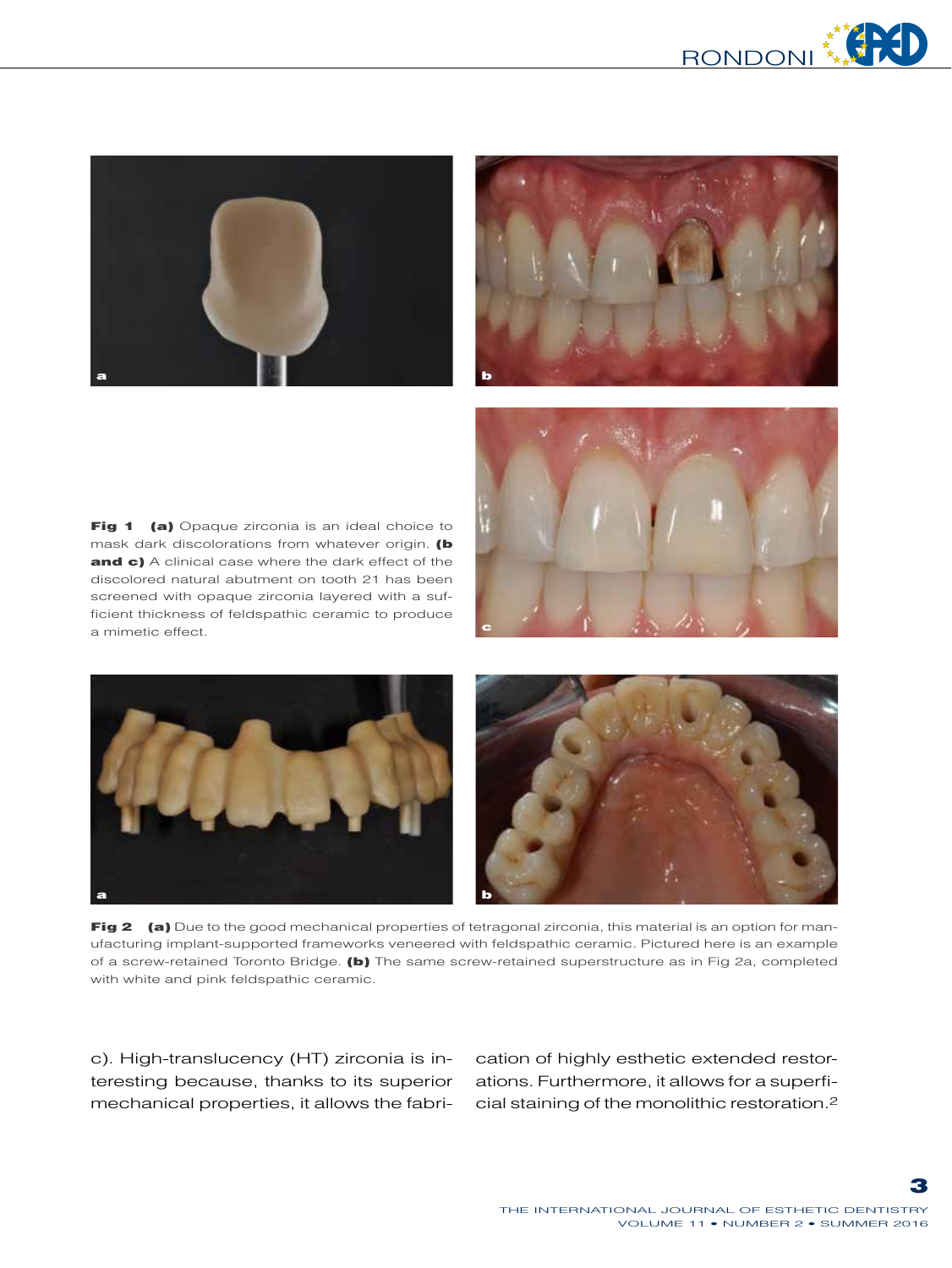

Fig 3 (a) HT zirconia is interesting not only for its mechanical qualities but also for the highly esthetic result, achieved thanks to its improved optical properties, especially when the natural abutment is of a normal shade. (b) Tooth preparation of tooth 11: the tooth is nonvital. (c) For this restoration, an HT zirconia veneered with feldspathic ceramic was used. Thanks to the normal color of the abutment and the high translucency of the material, the apace required for the crown was less than if an opaque zirconia had been used. The restorations have been stained slightly superficially.







Fig 4 (a) Multilayered, HT zirconia offers the possibility of using the cut-back design technique to reduce the layer of the veneer on the vestibular area and to maintain the monolithic palatal area only, polished with diamond paste. (b) A clinical case of two ML zirconia crowns on natural abutments for the central incisors, and two screw-retained crowns on implants in position 22 and 12. All the restorations had a cut-back design and were layered with feldspathic ceramic only on the buccal surface. Palatally, the zirconia is monolithic.

Recently, a multilayered (ML) technology was introduced for zirconia – an alternative to the process of the infiltration of color liquids, which may have a critical impact on the structure of the zirconia. Blocks or discs of zirconia with dif-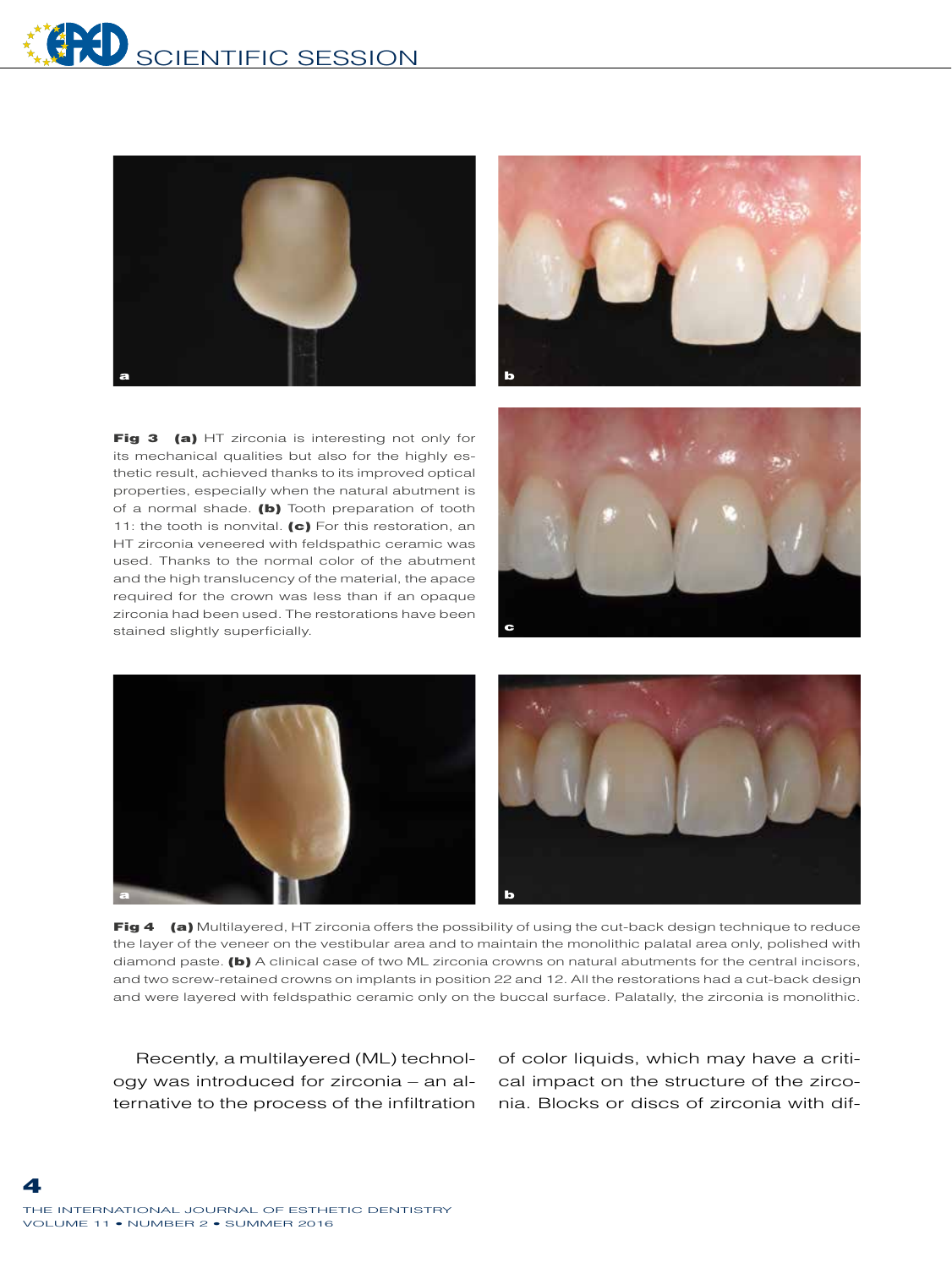

Fig 5 (a) Multilayered, high-translucency (HT) zirconia is also interesting for monolithic solutions. The multilayered composition offers a different chromaticity; it is therefore possible to solve esthetic challenges without using the infiltration technique and without layering it with a veneer. (b) A multilayered zirconia monolithic crown for the natural abutment of tooth 26. Stain was applied only in the fissures, while the external surface was glazed and the occlusal area highly polished.

ferent layers of translucency and color have the opportunity to produce more esthetic multicolor dentin and enamel. Furthermore, the multilayered option allows for the cut-back technique, which combines the functional part with the monolithic part without limiting the esthetics (Figs 4a and b).

Clinical examples of the use of HT zirconia are layered single crowns (Figs 5a and b), and FPDs on teeth, as well as single crowns and screw-retained superstructures on implants, pre-infiltrated monolithic solutions, and complex monolithic multilayered solutions.

## Cubic ultra-translucent (UT) zirconia (500 to 800 Mpa)

This group of zirconia includes brands such as Prettau Anterior (Zirkonzahn), DD cube X<sup>2</sup> (Dental Direkt), KATANA Zirconia ST and KATANA Zirconia UT Noritake (Kuraray Noritake Dental).

The most recent zirconia to have been introduced is the cubic formulation. Cubic zirconia is well known as a substitute for diamonds in the jewelry sector. It is a cocktail of tetragonal and cubic zirconia, used for monolithic or hybrid restorations, ie, veneered by a ceramic of choice. This last generation of zirconia has excellent optical features compared to the two types of zirconia described previously. It is not white but totally transparent. The opportunity to stratify and color it makes cubic ultra-translucent (UT) zirconia a versatile product that is ideal for high esthetic solutions.<sup>3</sup> In fact, cubic zirconia offers a translucency similar to lithium disilicate, although its mechanical properties are not as good as the other types of zirconia.

In 2015, two new products were introduced: cubic ultra-translucent (UT) and super-translucent (ST) zirconia. Both products are available in a multilayered version (UTML and STML). UT and ST zirconia represent a significant advancement in esthetic, minimally invasive monolithic CAD/CAM restorations. The flexural strength of UT zirconia is 550 MPa, while that of ST zirconia